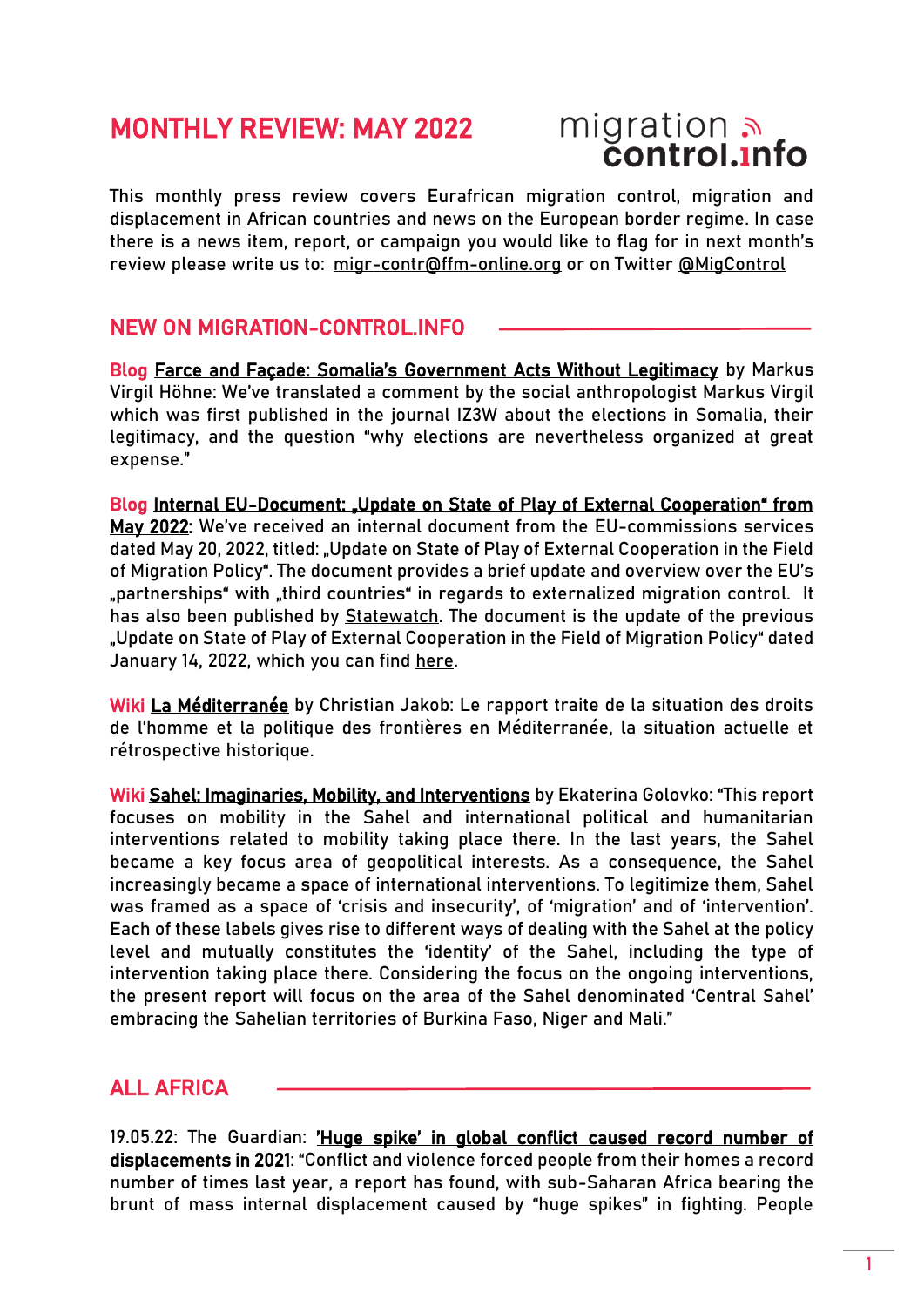fleeing violence were internally displaced 14.4m times in 2021, an increase of 4.6m on 2020, according to figures published by the Norwegian Refugee Council's Internal Displacement Monitoring Centre (IDMC)."

24.05.22: Foreign Policy: [Africans Caught in the Geopolitical Crossfire:](http://click1.crm.foreignpolicy.com/ViewMessage.do?m=owkkzrrk&r=xcddssgjgr&s=rvjggqblbjgccckkjqwhbsrqqhlkwkclrwv&q=1653454500&a=view) Newspaper articles in the Nigerian outlet Premium Times and the South Africa-based Daily Maverick elaborated on "the U.S. Congress's debate in April of a bill that would seek to "counter the malign influence and activities" of Russia and its proxies in Africa. The headlines offered great insight into how some African journalists and citizens view U.S. foreign policy in Africa as being primarily driven by geopolitical concerns about rivals Russia and China rather than the prosperity of Africans."

See also 20.05.22: ISS: US [debates bill to counter 'malign' Russian activities in Africa](https://issafrica.org/iss-today/us-debates-bill-to-counter-malign-russian-activities-in-africa)

25.05.22: ISS: [Is the IMF making a comeback across Africa?:](https://issafrica.org/iss-today/is-the-imf-making-a-comeback-across-africa) "2020 saw Africa experience its first recession in 25 years, as economies buckled under capital flight, falling commodity prices and the pandemic. Although there were some improvements in 2021, most countries continued to battle the trilemma of debt, disease and dysfunction. In 2022, expectations shifted to post-pandemic recovery, however the Russia-Ukraine crisis has focused attention on risk and reform."

25.05.22: Al Jazeera: [AU chairperson says Africa a 'collateral victim' of Ukraine war](https://www.aljazeera.com/economy/2022/5/25/au-chairperson-says-africa-a-collateral-victim-of-ukraine-war): "Millions of people in Africa, which has an estimated population of 1.3 billion, have been pushed into extreme poverty by the COVID-19 pandemic. And now, the continent has been hit hard by rising food costs caused partly by disruptions linked to the war."

### CENTRAL AFRICA

Chad 17.05.22: africanews: [Chad arrests opposition leaders over anti-France protest:](https://www.africanews.com/2022/05/17/chad-arrests-opposition-leaders-over-anti-france-protest/) "Five opposition leaders were charged and jailed Monday in Chad for disturbing public order during a Saturday demonstration against France, accused of supporting the military junta, the N'Djamena prosecutor's office told AFP."

See also 16.05.22: CNN: [Chadians take to the streets in anti-French protests](https://edition.cnn.com/2022/05/16/africa/chad-disperse-anti-french-protest-intl/index.html)

### EAST AFRICA

East Africa 10.05.22: taz: [Von Kongo bis Mosambik: Ostafrika im Krieg](https://taz.de/Von-Kongo-bis-Mosambik/!5850702/) (From Congo to Mozambique: East Africa in War): A failed East African attempt to broker peace talks between Congo's government and rebels is leading to renewed violence. Meanwhile, the fight against "Islamist" groups is left to intervention forces: Uganda in Congo, Rwanda in Mozambique.

Kenya 28.05.22 Al Jazeera: [Refugees in Kenya's Kakuma and Dadaab camps are still](https://www.aljazeera.com/opinions/2022/5/28/refugees-in-kenyas-kakuma-and-dadaab-camps-are-still-in-limbo)  [in limbo:](https://www.aljazeera.com/opinions/2022/5/28/refugees-in-kenyas-kakuma-and-dadaab-camps-are-still-in-limbo) "In March 2021, Kenya ordered the swift closure of Kakuma and Dadaab two sprawling refugee camps that host more than 400,000 people, mostly from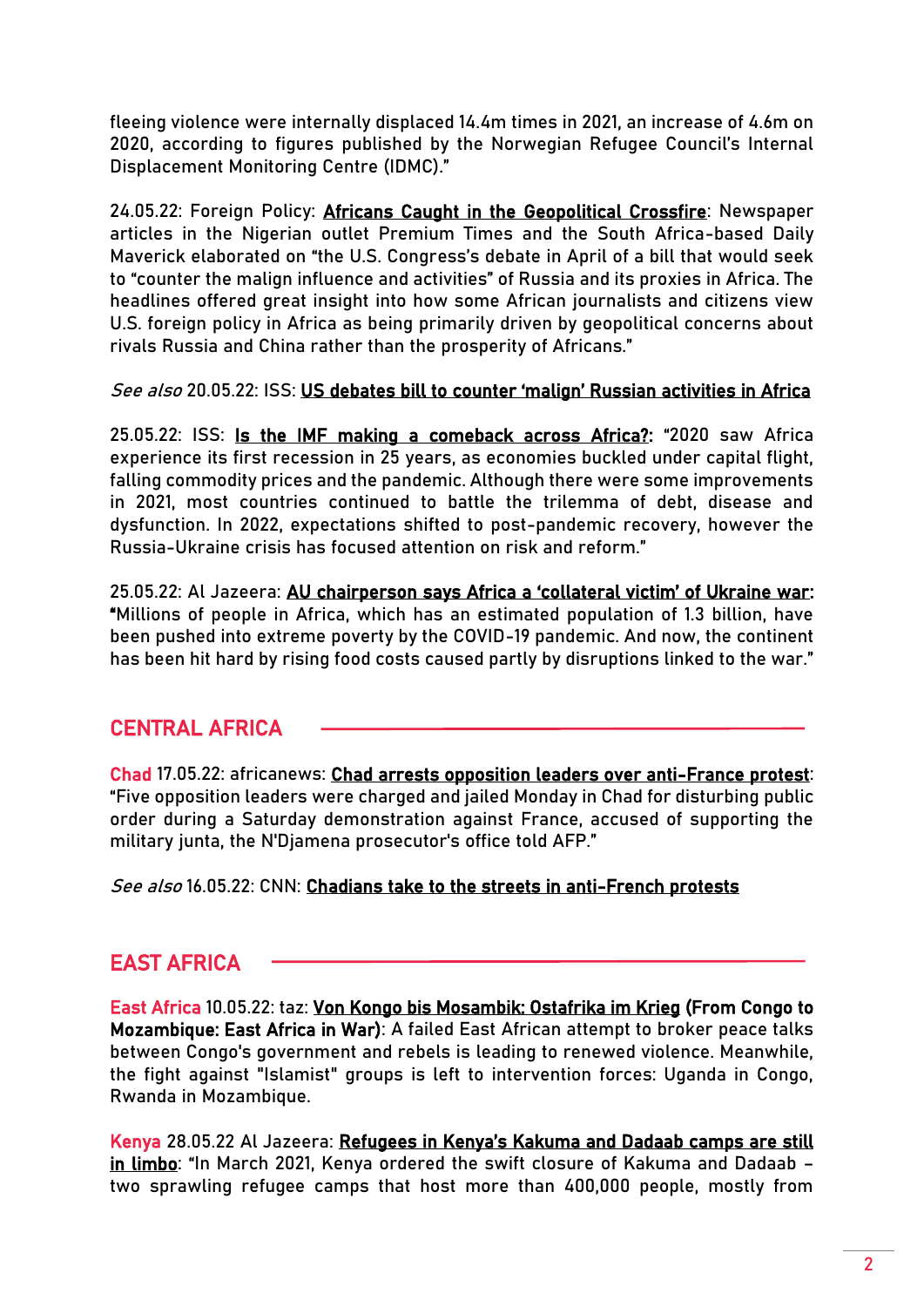neighbouring Somalia, South Sudan and the Democratic Republic of the Congo – and gave the United Nations refugee agency (UNHCR) just two weeks to come up with a plan to do so. In the end, the refugee agency and the Kenyan authorities agreed on a road map that would result in both camps being closed by June 30, 2022. The announcement of an official closure date sent shockwaves down the spines of many of the camps' residents."

Somalia/US 07.05.22: The East African: [Reduction in US drone strikes in Somalia leads](https://www.theeastafrican.co.ke/tea/news/east-africa/us-drone-strike-somalia-3806766)  [to fewer civilian casualties:](https://www.theeastafrican.co.ke/tea/news/east-africa/us-drone-strike-somalia-3806766) "A notable reduction in America's usage of drone strikes to fight Al-Shabaab in Somalia has resulted in fewer reports of civilian casualties in the country, a report shows."

Somalia 17.05.22: taz[: Im Würgegriff der Clans](https://taz.de/Neuer-Praesident-in-Somalia/!5852525/) (In the stranglehold of the clans): Somalia's parliament elects a new president, ensuring a transfer of power between the torn country's two most powerful clans

See also 15.05.22: NYT: [Somalia Elects Next President, but Terrorists Hold True Power](https://www.nytimes.com/2022/05/15/world/africa/somalia-election-president.html)

#### NORTH AFRICA

Egypt 17.05.22: North Africa Journal: [Egypt: Price of subsidized bread up by as much](https://north-africa.com/2022/03/egypt-price-of-subsidized-bread-up-by-as-much-as-50-in-egypt-threatening-stability/)  [as 50% in Egypt, threatening stability](https://north-africa.com/2022/03/egypt-price-of-subsidized-bread-up-by-as-much-as-50-in-egypt-threatening-stability/): "For the first time since he took office, President Abdel Fattah al-Sisi on Tuesday ordered a price cap on unsubsidised bread after the cost of the Egyptian staple rose by as much as 50 percent. The move is designed to cushion the invasion's impact on a country where, according to Michael Tanchum of the Middle East Institute, "keeping the price of Egypt's staple food affordable has been the bedrock of regime stability" for 60 years."

Libya 05.05.22: The Libya Observer: [128 Nigerian immigrants returned home from](https://www.libyaobserver.ly/inbrief/128-nigerian-immigrants-returned-home-libya)  [Libya](https://www.libyaobserver.ly/inbrief/128-nigerian-immigrants-returned-home-libya): 128 migrants "were deported from Libya as part of the voluntary return program through Mitiga International Airport. The International Organization for Migration announced the return of 167 Nigerian immigrants to their country last January, as part of the voluntary return program to deport migrants stranded in Libya."

Libya 28.05.22: Al Jazeera: ['Slavery, rape, torture': Libya threatened by foreign](https://www.aljazeera.com/news/2022/5/28/un-experts-libyas-security-threatened-by-foreign-fighters?sf165325163=1)  [fighters](https://www.aljazeera.com/news/2022/5/28/un-experts-libyas-security-threatened-by-foreign-fighters?sf165325163=1): "Libya faces a serious security threat from foreign fighters and private military companies, especially Russia's Wagner Group which has violated international law. In a United Nations report obtained by The Associated Press news agency, experts also accused seven Libyan armed groups of systematically using unlawful detention to punish perceived opponents, ignoring international and domestic civil rights laws including ones prohibiting torture."

Libya/Tunisia 08.05.22: The Libya Observer: [25,000 Libyans entered Tunisia from Ras](https://www.libyaobserver.ly/inbrief/25000-libyans-entered-tunisia-ras-ajdir-border-crossing-eid-al-fitr-holiday)  [Ajdir border crossing on Eid Al-Fitr holiday](https://www.libyaobserver.ly/inbrief/25000-libyans-entered-tunisia-ras-ajdir-border-crossing-eid-al-fitr-holiday): "The director of the Ras Ajdir border crossing directorate between Libya and Tunisia, Salem Al-Akaak, has confirmed that 25,000 citizens crossed the crossing to Tunisia within three days of the Eid Al-Fitr holiday."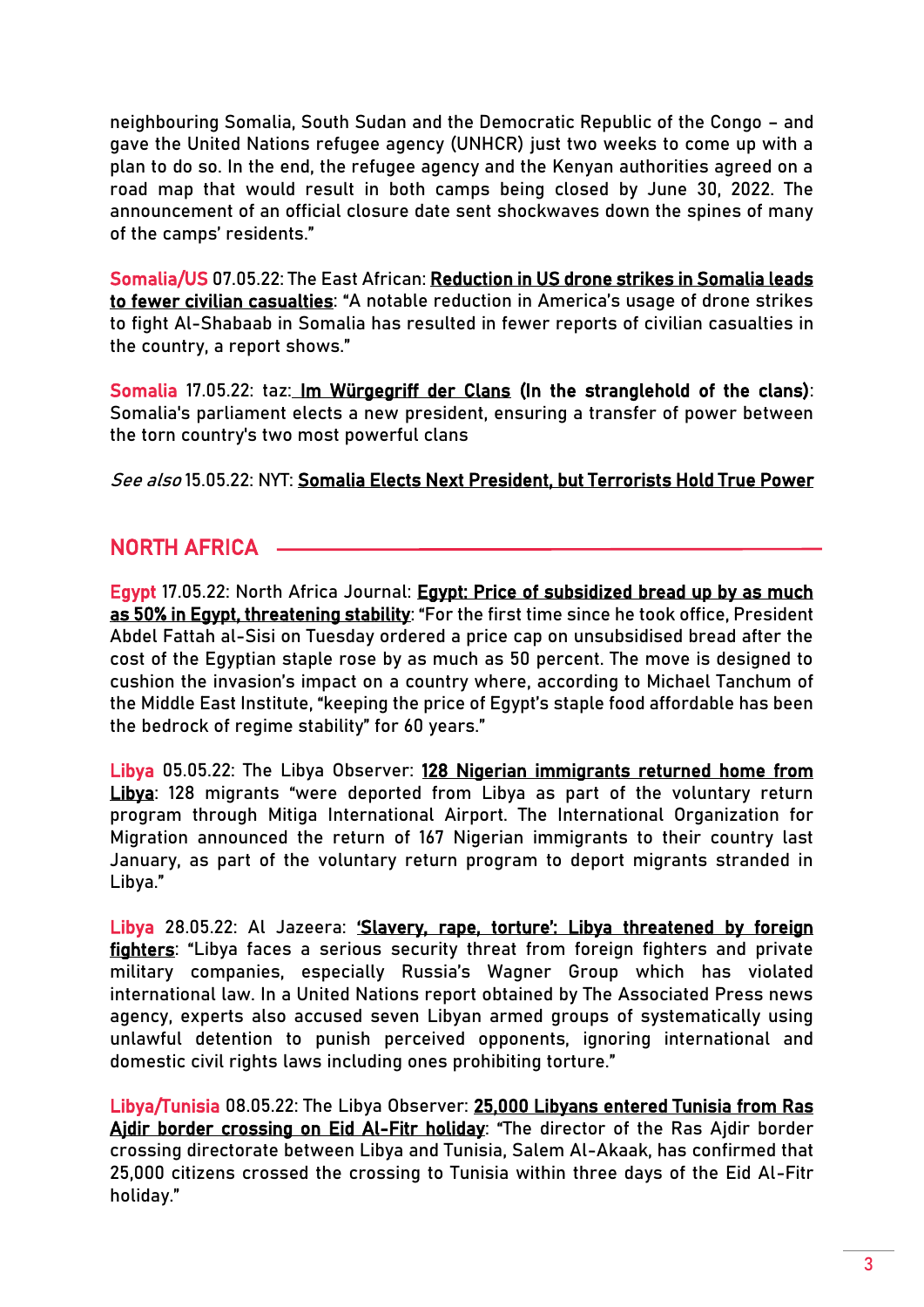Morocco 14.05.22: North Africa Journal: [Morocco: Dozens of teachers sent to prison](https://north-africa.com/2022/03/morocco-dozens-of-teachers-sent-to-prison-for-protesting-and-insulting-a-state-body/)  [for protesting and "insulting a state body":](https://north-africa.com/2022/03/morocco-dozens-of-teachers-sent-to-prison-for-protesting-and-insulting-a-state-body/) "Forty-five Moroccan teachers have been handed suspended prison sentences for attending unauthorised protests last year over a long-running contract dispute with the education ministry, their lawyer said Friday. The charges related to protests and strikes that have rocked the North African country's state schools since 2019."

Sudan 29.05.22: Al Jazeera: Sudan lifts state of emergency imposed since last year's [coup](https://www.aljazeera.com/news/2022/5/29/sudan-lifts-state-of-emergency-imposed-since-last-years-coup): "Sudan's military leader General Abdel Fattah al-Burhan has lifted a state of emergency that was imposed following a coup on October 25 last year, according to the ruling sovereign council [...]. Sunday's decision came after a meeting with senior military officials recommending the state of emergency be lifted and people imprisoned under an emergency law be freed. It also came after the latest calls by UN special representative Volker Perthes for removing the state of emergency, following the killing of two protesters during anti-coup protests on Saturday."

#### See also 24.05.22: The Guardian: Sudan security forces clash with protesters against [military coup](https://www.theguardian.com/world/2022/may/24/sudan-security-forces-clash-with-protesters-against-military-coup)

Tunisia 10.05.22: New York Times: [As Tunisia's Democratic Experiment Unravels,](https://www.nytimes.com/2022/05/07/world/middleeast/tunisia-democracy-economy.html)  [Economic Collapse Looms:](https://www.nytimes.com/2022/05/07/world/middleeast/tunisia-democracy-economy.html) "The president is consolidating one-man rule while the economy, sapped by mismanagement, the pandemic and war in Ukraine, flails. Groups that helped avert a past crisis are largely silent."

#### WEST AFRICA

Burkina Faso 03.05.22: African Business: [Burkina Faso: Over a quarter million people](https://african.business/2022/05/apo-newsfeed/burkina-faso-over-a-quarter-million-people-victims-of-new-water-war-in-peak-dry-season/)  [victims of new "water war" in peak dry season:](https://african.business/2022/05/apo-newsfeed/burkina-faso-over-a-quarter-million-people-victims-of-new-water-war-in-peak-dry-season/) "Thirty-two water facilities have been destroyed so far this year, impacting nearly 300,000 people [...]."These repetitive attacks on water services and their severe impact on hundreds of thousands of vulnerable civilians are unprecedented in Burkina Faso and have not been seen elsewhere in the Central Sahel region either," says Hassane Hamadou, Country Director for the Norwegian Refugee Council in Burkina Faso. "Disrupting civilians' access to water is no longer a mere by-product of the conflict, it has become a weapon of war and marks a new, despicable turn in violence. For the sake, dignity and survival of an already exhausted population, this war on water must stop"."

Mali/France 03.05.22: africanews: Mali's junta breaks off from defence accords with [France:](https://www.africanews.com/2022/05/03/mali-s-junta-breaks-off-from-defence-accords-with-france/) "Mali's ruling junta announced on Monday [02.05.22] it was breaking off from its defence accords with former colonial ruler France, condemning "flagrant violations" of its national sovereignty by the French troops there."

Mali 04.05.22: The Guardian[: Russian mercenaries linked to civilian massacres in Mali:](https://www.theguardian.com/world/2022/may/04/russian-mercenaries-wagner-group-linked-to-civilian-massacres-in-mali) "Russian mercenaries in Africa have been linked to massacres in which several hundred civilians have died, raising new fears about the impact of Moscow's intensifying interventions on the stability and security of countries across the continent. Western officials have so far largely steered clear of naming the perpetrators of killings but witnesses, local community leaders, diplomats and local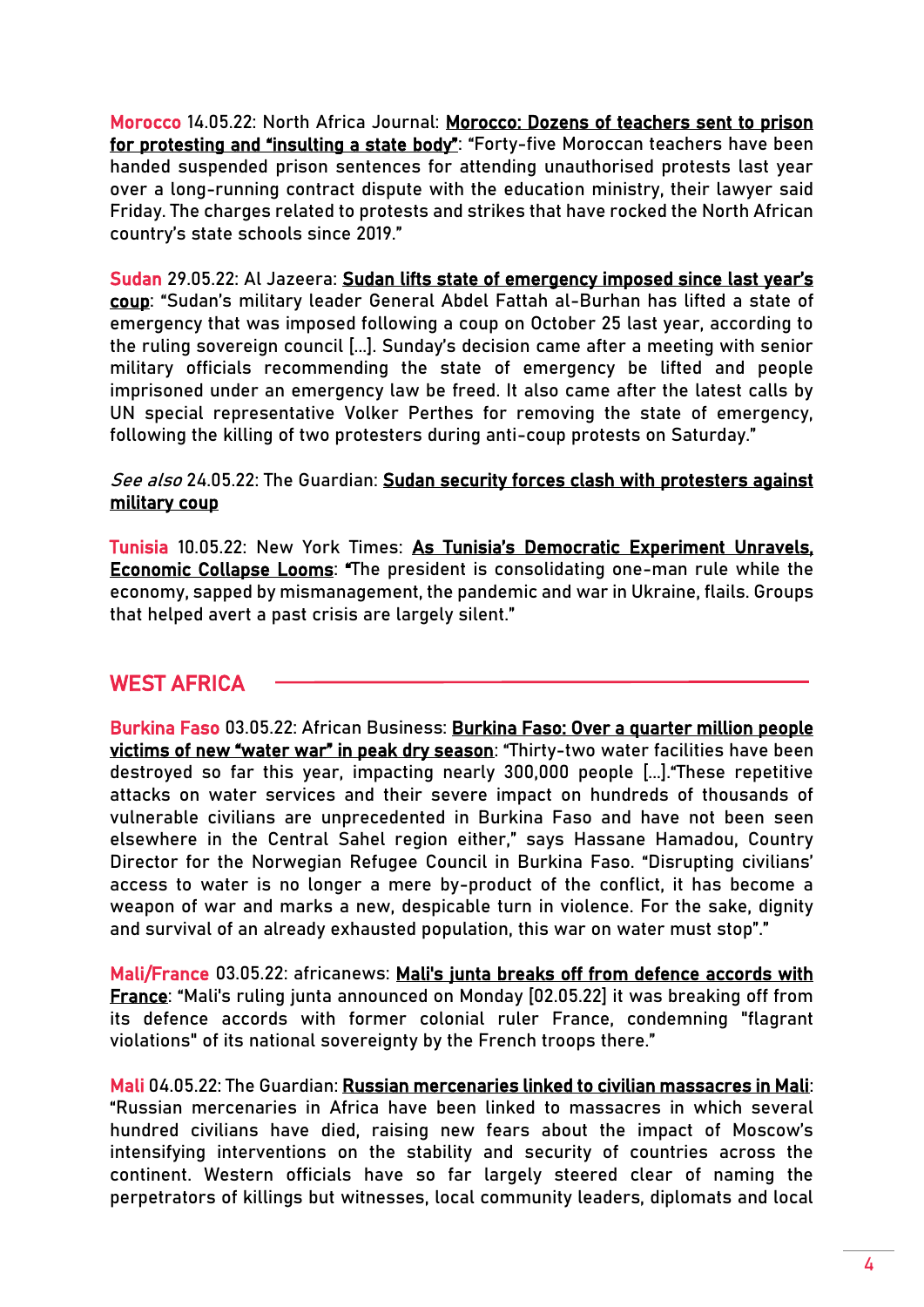analysts blamed many of the deaths on fighters deployed by the Wagner Group, a network of private companies run by a close ally of Vladimir Putin."

Mali/Germany 11.05.22: taz: [Bundeswehr bleibt in Mali](https://taz.de/Doch-kein-kompletter-Abzug/!5850296/) (German armed forces remain in Mali): Contrary to statements earlier this month, it is now clear that Germany wants to expand its participation in the UN mission in Mali. The EU training mission will be shifted to Niger.

See also 04.05.22: taz: [Rückzug aus Mali eingeleitet](https://taz.de/Bundeswehr-in-der-Sahelregion/!5852811/) (Withdrawal from Mali initiated)

Mali 16.05.22: africanews: [Mali blames Western nation for failed coup attempt:](https://www.africanews.com/2022/05/17/mali-blames-western-nation-for-failed-coup-attempt/) "Mali late on Monday [16.05.22] announced that security forces had thwarted a countercoup attempt that it said was supported by an unnamed Western government [...]. The accusations of foreign interference came as Goita's regime is becoming increasingly isolated."

Mali 16.05.22: DW: [Mali pulls out of regional G5 Sahel joint force](https://www.dw.com/en/mali-pulls-out-of-regional-g5-sahel-joint-force/a-61809659): "The government of Mali is deciding to withdraw from all the organs and bodies of the G5 Sahel, including the joint force" fighting the jihadists, the country's military junta said in a statement on Sunday, claiming Mali was being exploited by unnamed foreign powers."

See also 25.05.22: Ouest France: Après le retrait du Mali de la Force conjointe, quel [avenir pour le G5 Sahel ?](https://www.ouest-france.fr/monde/afrique/apres-le-retrait-du-mali-de-la-force-conjointe-quel-avenir-pour-le-g5-sahel-36d40710-d5c4-11ec-9a86-07eb4bd130d9) (After the withdrawal of Mali from the Joint Force, what future for the G5 Sahel?)

Niger 10.05.22: Al Jazeera[: Analysis: Can Niger become the main Western ally in the](https://www.aljazeera.com/features/2022/5/9/analysis-can-niger-become-the-main-western-ally-in-the-sahel)  [Sahel?](https://www.aljazeera.com/features/2022/5/9/analysis-can-niger-become-the-main-western-ally-in-the-sahel): "As France and its European allies leave Mali in a dramatic divorce due to coups and rising anti-French sentiment, Niger is becoming the latest hub for Western militaries struggling to tackle the decade-long conflict in the Sahel region. Last month, the Nigerien parliament approved a bill paving the way for the redeployment of two French-led counterterrorism missions, Operation Barkhane and the European Task Force Takuba from Mali to the country."

Western Sahara 09.05.22: Zeit Online: [Mindestens 44 Geflüchtete vor der Küste der](https://www.zeit.de/gesellschaft/zeitgeschehen/2022-05/westsahara-gefluechtete-tote)  [Westsahara ertrunken](https://www.zeit.de/gesellschaft/zeitgeschehen/2022-05/westsahara-gefluechtete-tote) (At least 44 refugees drowned off the coast of Western Sahara): According to the organisation Caminando Fronteras, the boat capsized. The Moroccan authorities arrested twelve survivors. Only seven bodies were recovered.

#### WEST ASIA

Turkey/Syria 04.05.22: infomigrants: [Erdogan announces return scheme for one](https://www.infomigrants.net/en/post/40274/erdogan-announces-return-scheme-for-one-million-syrians)  [million Syrians](https://www.infomigrants.net/en/post/40274/erdogan-announces-return-scheme-for-one-million-syrians): "Turkish President Recep Tayyip Erdogan has expressed plans to send around one million Syrian refugees back to their country. The President said that the plans were at an "advanced" stage."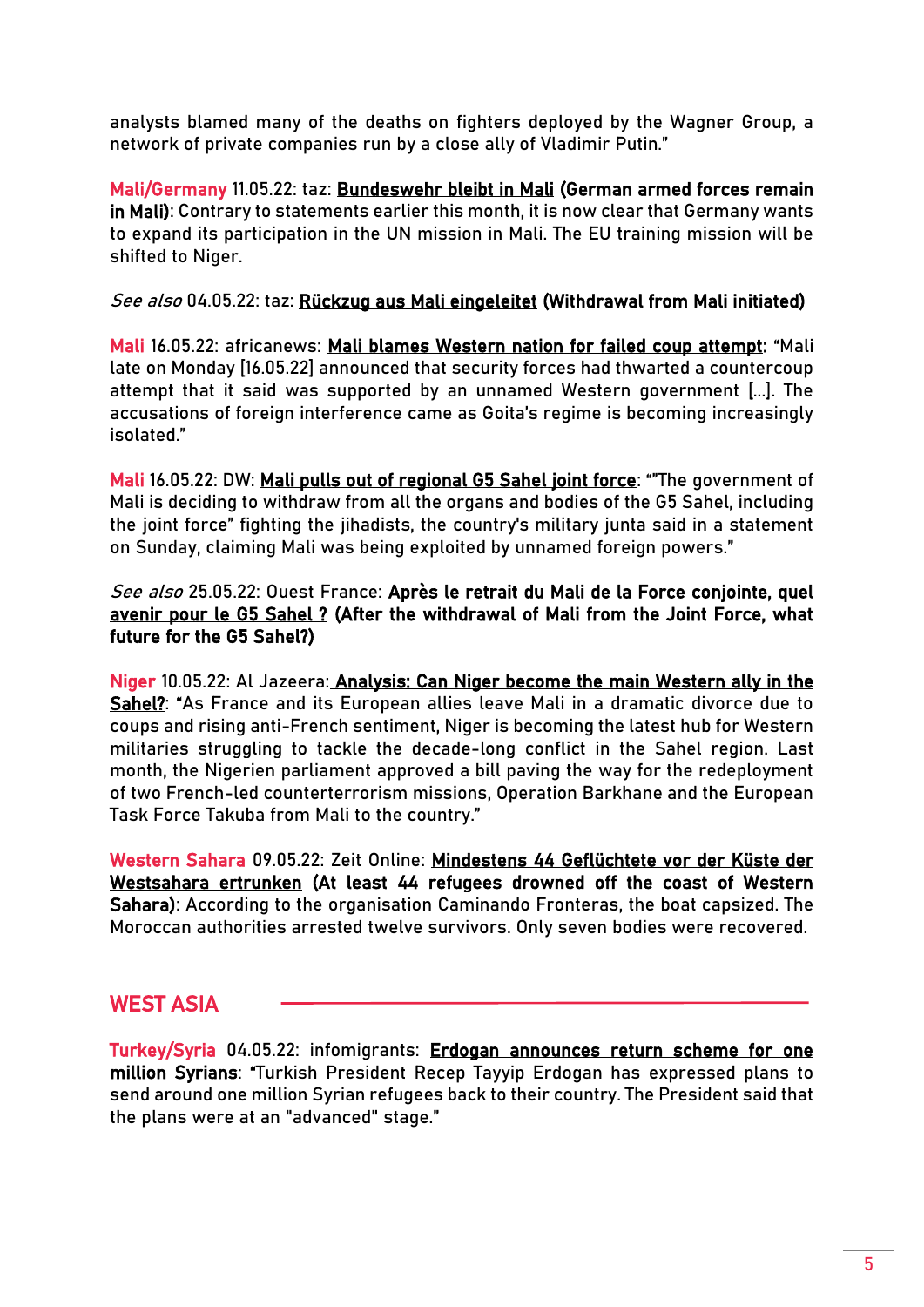#### EUROPE

Germany 01.05.22: Migazin: [Umstrittenen Bundeswehr-Einsatz im Mittelmeer vor](https://www.migazin.de/2022/05/01/fluechtlingspolitik-umstrittenen-bundeswehr-einsatz-mittelmeer/)  [Libyen verlängert](https://www.migazin.de/2022/05/01/fluechtlingspolitik-umstrittenen-bundeswehr-einsatz-mittelmeer/) (Controversial Bundeswehr deployment in the Mediterranean off Libya extended): Bundestag resolution: The German Armed Forces will participate for another year in the EU naval mission "Irini" in the Mediterranean. However, training of the Libyan coast guard is not to be continued. Sea rescuers criticize: Symbolic policy does not help those affected.

Greece 14.05.22: borderline europe: [Press release: Scandalous case of criminalisation](https://www.borderline-europe.de/unsere-arbeit/pressemitteilung-skandal%C3%B6ser-fall-von-kriminalisierung-von-fl%C3%BCchtenden-prozess-gegen?l=en)  [of refugees: Trial against #Samos2 set for 18 May:](https://www.borderline-europe.de/unsere-arbeit/pressemitteilung-skandal%C3%B6ser-fall-von-kriminalisierung-von-fl%C3%BCchtenden-prozess-gegen?l=en) "In an unprecedented move, Greek authorities have charged a refugee with the drowning of his 6-year-old son during a shipwreck. On 18 May 2022, he will be on trial in Samos together with his copassenger, who is facing life imprisonment for steering the boat."

See also 08.05.22: borderline-europe: Kheiraldin, Abdallah and Mohamad: #Paros3 [sentenced to a total of 439 years in prison for steering the boat;](https://www.borderline-europe.de/unsere-arbeit/kheiraldin-abdallah-und-mohamad-paros3-zu-ingesamt-439-jahren-haft-verurteilt-weil-sie?l=en) 16.05.22: Alarm Phone: [May 19: trial in Kalamata - criminalization against people on the move in Greece](https://alarmphone.org/en/2022/05/16/may-19-trial-in-kalamata/?post_type_release_type=post)  [continues!;](https://alarmphone.org/en/2022/05/16/may-19-trial-in-kalamata/?post_type_release_type=post) 18.05.22: taz: [Bis zu 187 Jahre Haft](https://taz.de/Prozesse-gegen-Fluechtlinge-im-Mittelmeer/!5852596/) (Up to 187 years imprisonment); 18.05.22: Mare Liberum: [The Samos 2 \(accused of endangering a child and smuggle\)](https://twitter.com/teammareliberum/status/1526916810964185090)  [got their freedom back;](https://twitter.com/teammareliberum/status/1526916810964185090) 19.05.22: Alarm Phone: [Two of five accused in Kalamata for](https://twitter.com/alarm_phone/status/1527290173884534784)  [boat driving were acquitted of all charges;](https://twitter.com/alarm_phone/status/1527290173884534784) 20.05.22: borderline-europe: [The Italian](https://twitter.com/BorderlineEurop/status/1527680553352323072)  [court acquitted four Eritreans accused of aiding and abetting illegal migration](https://twitter.com/BorderlineEurop/status/1527680553352323072)

Greece 27.05.22: taz: [Keine Ruhe auf Lesbos \(](https://taz.de/Fluechtende-in-der-EU/!5853835/)No peace in Lesbos): The stench of burnt plastic, decay and excrement is in the air. If the Greek government has its way, a closed reception center for up to 3,000 refugees will be built right here, in the hilly forest next to the garbage dump, out of sight of the local population and tourists.

Poland 26.05.22: TNH: [At Poland's borders, Ukrainians are welcomed while refugees](https://www.thenewhumanitarian.org/news-feature/2022/05/26/Poland-borders-Ukraine-refugees-crackdown)  [from elsewhere face a growing crackdown](https://www.thenewhumanitarian.org/news-feature/2022/05/26/Poland-borders-Ukraine-refugees-crackdown): "Thousands of soldiers and police continue to patrol the border with Belarus as construction on a 350-million-euro wall intended to keep out asylum seekers and migrants nears completion. Meanwhile, aid volunteers are bracing for an uptick in attempted crossings during the warm summer months while contending with increasingly hostile treatment from authorities."

Spain/Morocco 12.05.22: africanews: [Spain and Morocco to reopen borders in Ceuta](https://www.africanews.com/2022/05/12/spain-and-morocco-to-reopen-borders-in-ceuta-and-melilla/)  [and Melilla](https://www.africanews.com/2022/05/12/spain-and-morocco-to-reopen-borders-in-ceuta-and-melilla/): "Madrid and Rabat will on May 17 reopen the border posts between northern Morocco and the Spanish enclaves of Ceuta and Melilla, which have been closed for more than two years, the Spanish Interior Minister announced on Thursday [12.05.22]. [...] This process will be gradual and will initially only affect nationals of Schengen countries."

Spain/Morocco 28.04.22: Statewatch: [Spain and Morocco renew security cooperation](https://www.statewatch.org/news/2022/april/spain-and-morocco-renew-security-cooperation-agreement-linking-organised-crime-and-irregular-immigration/)  [agreement linking organised crime and "irregular" immigration](https://www.statewatch.org/news/2022/april/spain-and-morocco-renew-security-cooperation-agreement-linking-organised-crime-and-irregular-immigration/): "Spain and Morocco renew security cooperation agreement linking organised crime and "irregular" immigration. The cooperation agreement on security and the fight against crime, drawn up between the two countries in February 2019, will enter into force on 30 April 2022."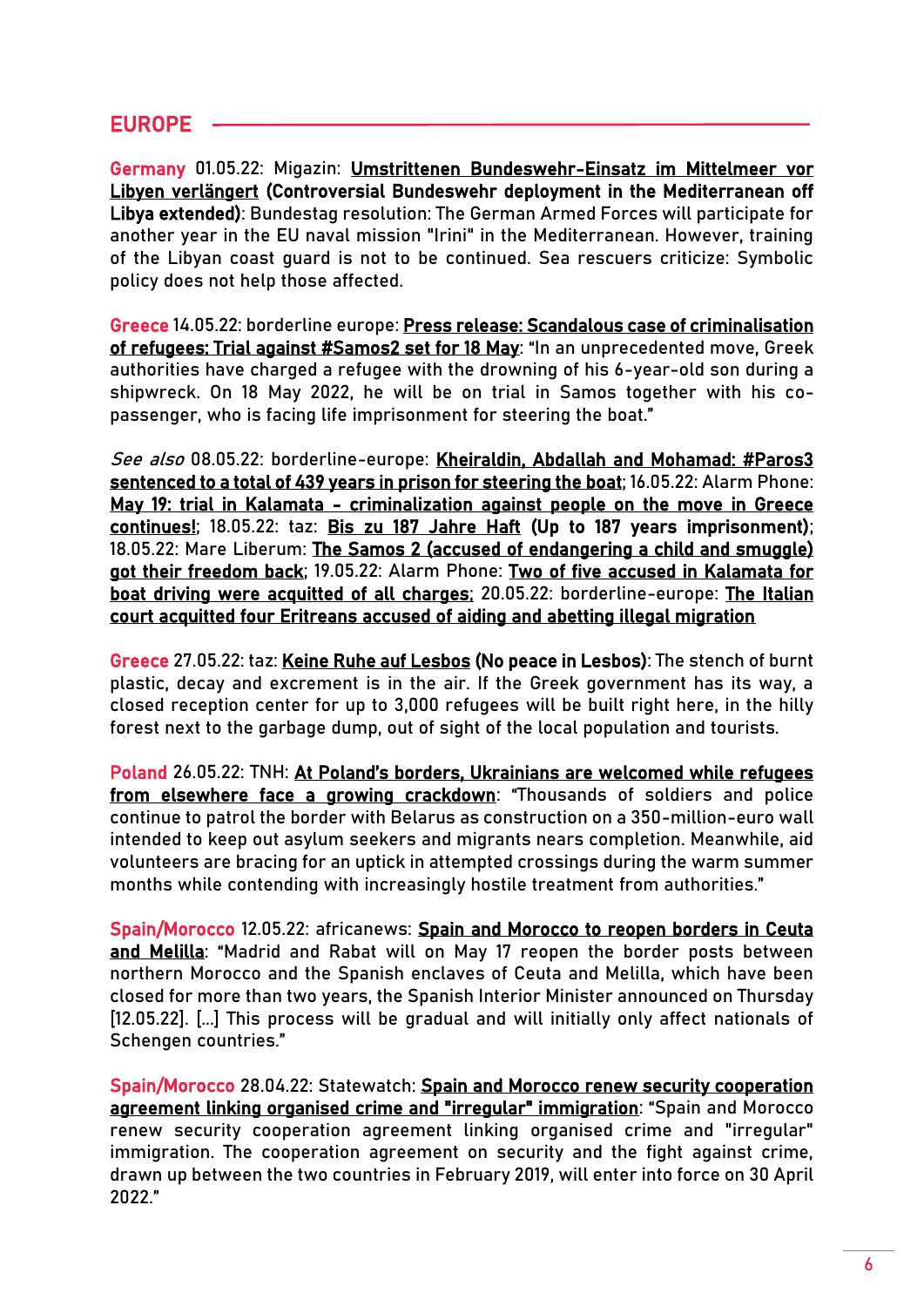UK 14.05.22: The Guardian: [Fifty people to be sent to Rwanda in a fortnight, says Boris](https://www.theguardian.com/uk-news/2022/may/14/fifty-migrants-to-be-sent-from-uk-to-rwanda-in-a-fortnight-says-boris-johnson)  [Johnson:](https://www.theguardian.com/uk-news/2022/may/14/fifty-migrants-to-be-sent-from-uk-to-rwanda-in-a-fortnight-says-boris-johnson) Boris Johnson said 50 people have been told they will be sent to Rwanda within the next fortnight, and that he was ready to fight with "leftie lawyers" seeking to challenge the government's plans for refugees. Under the £120m scheme announced last month, people deemed to have entered the UK unlawfully will be transported to the east African country, where they will be allowed to apply for the right to settle.

See also 25.05.22: ECRE: [UK: Confusion Over \(Raw\)anda Deal as Home Office Moves](https://ecre.org/uk-confusion-over-rawanda-deal-as-home-office-moves-to-detain-asylum-seekers-deterrence-effect-doubtful-as-channel-crossings-continue-ten-years-of-hostile-environment-leaves-nothing-to-celebrate/)  [to Detain Asylum Seekers, Deterrence Effect Doubtful as Channel Crossings](https://ecre.org/uk-confusion-over-rawanda-deal-as-home-office-moves-to-detain-asylum-seekers-deterrence-effect-doubtful-as-channel-crossings-continue-ten-years-of-hostile-environment-leaves-nothing-to-celebrate/)  [Continue, Ten Years of Hostile Environment Leaves Nothing to Celebrate;](https://ecre.org/uk-confusion-over-rawanda-deal-as-home-office-moves-to-detain-asylum-seekers-deterrence-effect-doubtful-as-channel-crossings-continue-ten-years-of-hostile-environment-leaves-nothing-to-celebrate/) 31.05.22: The Guardian: [First Rwanda deportation flight to leave UK on 14 June, says Priti Patel](https://www.theguardian.com/uk-news/2022/may/31/first-rwanda-deportation-flight-leave-uk-14-june-priti-patel)

#### EUROPEAN UNION

Frontex 04.05.22: The Guardian: EU censures border agency after reports of human [rights abuses in Greece](https://www.theguardian.com/world/2022/may/04/eu-censures-border-agency-after-reports-of-human-rights-abuses-in-greece): "The European parliament has refused to sign off the EU border agency's accounts, saying it had failed to investigate alleged human rights violations of asylum seekers in Greece. The vote on the agency, Frontex, came after the resignation last week of its director, Fabrice Leggeri, who left after an investigation by Olaf, the EU's anti-fraud body. [...] The delay in approving its accounts has no financial consequences for the agency, but is a form of political censure that empowers MEPs to issue recommendations to its new director."

See also 30.05.22: eu observer: [Frontex left 'traumatised' says caretaking leadership](https://euobserver.com/migration/155089)

IOM 26.05.22: The Guardian: [Europe silent on plight of detainees in Libya, says](https://www.theguardian.com/world/2022/may/26/europe-silent-on-plight-of-refugees-in-libya-says-iom-mission-chief-federico-soda)  [migration chief](https://www.theguardian.com/world/2022/may/26/europe-silent-on-plight-of-refugees-in-libya-says-iom-mission-chief-federico-soda): "Europe has been accused by a senior international official of acquiescence over the plight of thousands of migrants in Libya held in arbitrary detention in "deplorable conditions". Federico Soda, chief of mission at the International Organisation for Migration's mission in Libya, said not enough was being done by outside actors to try to change the war-torn country's "environment of arbitrary detention and deplorable conditions" for migrants."

#### REPORTS

05/22 Alarme Phone Sahara [Report of the Alarme Phone Sahara mission to Dirkou,](https://alarmephonesahara.info/en/blog/posts/report-of-the-alarme-phone-sahara-mission-to-dirkou-bilma-latai-and-siguidine)  [Bilma, Latai and Siguidine:](https://alarmephonesahara.info/en/blog/posts/report-of-the-alarme-phone-sahara-mission-to-dirkou-bilma-latai-and-siguidine) "With the aim of research and of improving the work of Alarme Phone Sahara on the ground, a mission took place to visit Dirkou, Bilma, Latai and Siguidine in the zone of the Kawar desert in the North of Niger. Many migrants and other travelers cross this zone on their way northwards, namely towards Libya, as well as people on their way back from Libya, and in some cases deported from there. The region is also known for its dangerous risks on the migration routes and many migrants have lost their lives and been burried in the Kawar desert."

05/22 Borderline-Europe: [Central Mediterranean Info April 22:](https://www.borderline-europe.de/sites/default/files/projekte_files/Central%20Med%20Info%20April22.pdf) Since January 2021, borderline europe regularly shares parts of its collected data from the Central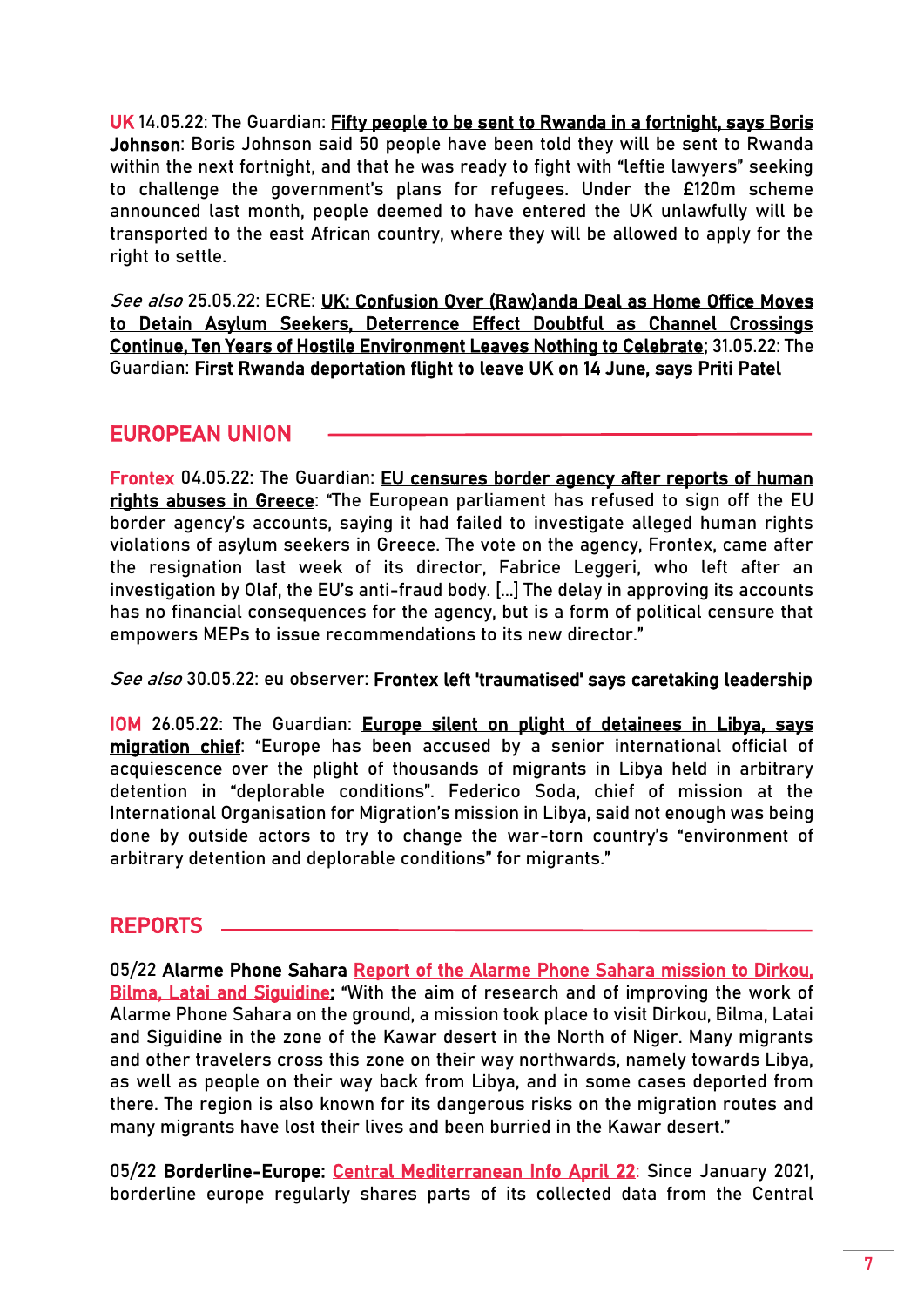Mediterranean (Central Med) with the public at the end of each month. These contain all the information they have access to on arrivals, rescues and push & pullbacks in Central Med, thus countering the figures of the Italian Ministry of Interior and the UN with a civilian observation.

05/22 ECRE: [Update AIDA Report on Italy:](https://asylumineurope.org/wp-content/uploads/2022/05/AIDA-IT_2021update.pdf) In 2021 In 2021, 67,477 persons disembarked in Italy, almost doubling the number of arrivals of 2020 (34,154) and representing an even more relevant increase when compared to 2019, when a total of 11,471 people reached the country. The main nationality of people disembarked remained Tunisian, who were 15,671 in total. Among the people reaching Italy by sea, over 31,500 came from Libya, more than 20,000 from Tunisia, 13,000 from Turkey and 1,500 from Algeria.

05/22 Le Monde Diplomatique: [Das System Calais](https://www.monde-diplomatique.de/!5852717) (The system Calais): How Smuggling Networks Profit from the Rigid Border Regime on the English Channel.

10.05.22 The New Humanitarian: [Darfur displacement soars as peace deal falters:](https://www.thenewhumanitarian.org/analysis/2022/05/10/darfur-displacement-soars-peace-deal-falters?utm_source=The+New+Humanitarian&utm_campaign=1a31614936-EMAIL_CAMPAIGN_2021_05_13_Weekly&utm_medium=email&utm_term=0_d842d98289-1a31614936-75454181) Sweeping attacks by Arab militias late last month left at least 165 people dead in the town of Kreinik, which is in West Darfur state and is mostly populated by the non-Arab Masalit group. Almost 100,000 people were displaced, according to local authorities. Attacks like these have intensified in Darfur since 2019, but last month's violence spread beyond communal militias into a wider battle between rebel groups, soldiers, and the paramilitary Rapid Support Forces (RSF), mirroring broader fault lines in the country. The recent fighting – which displaced more than 420,000 people last year – follows the withdrawal of a UN-African Union Darfur peacekeeping mission, UNAMID, and comes amid a national political crisis: In October, military generals ousted civilian leaders from a power-sharing government set up following al-Bashir's 2019 removal.

05/22 Transversal: Now even more so: A double NO on May 15, for all those who can [vote and those who should be allowed to:](https://transversal.at/blog/now-even-more-so-a-double-no-on-may-15) Bernd Kasparek on the resignation of Frontex Executive Director Fabrice Leggeri: "Leggeri's resignation is certainly not suitable to solve these structural problems of European border and migration policy, indeed of the European project as a whole. Rather, what is needed now is a fundamental debate on the way Europe wants to relate to the rest of the world. But such a debate will not come on its own; it is already clear that the Commission, for example, is very quick to place all the blame solely on Leggeri's person, thus nipping structural debates about the future of the European border in the bud."

05/22 RLS North Africa: [Black Box Egypt. Egypt's Opaque Detention and Deportation](https://www.rosalux.de/fileadmin/rls_uploads/pdfs/sonst_publikationen/RLS_Black_Box_Egypt_EN.pdf)  [Practice against Refugees](https://www.rosalux.de/fileadmin/rls_uploads/pdfs/sonst_publikationen/RLS_Black_Box_Egypt_EN.pdf): "In blatant violation of international refugee and human rights conventions, Egyptian authorities continue their crackdown against refugees and people on the move. While deportations of Eritrean nationals have apparently been expanded significantly since 2021, countless people on the move are currently detained in Egypt in disastrous conditions and without access to legal counsel. The regime now responds to an EU demand by drafting an asylum law. But by doing so, Cairo also pursues its very own goals."

05/22 Statewatch and Transnational Institute: At what cost? Funding the EU's security, [defence, and border policies, 2021](https://www.statewatch.org/publications/reports-and-books/at-what-cost-funding-the-eu-s-security-defence-and-border-policies-2021-2027/)-2027: "The European Peace Facility is but one of